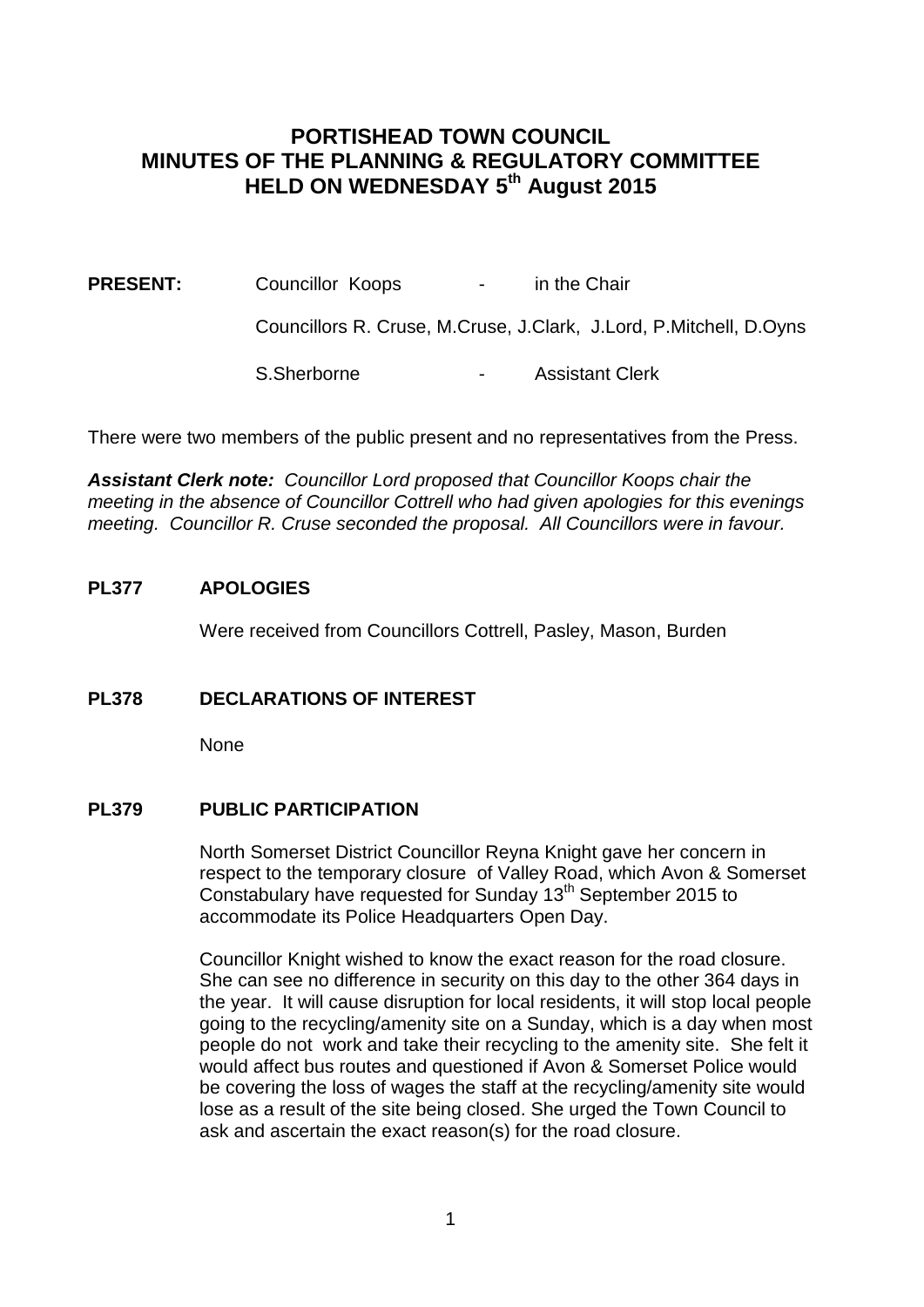Mrs Pauline Williams a local resident gave her objection to any planning application that incorporated converting a garage into a home extension. She believed that there is already a shortage of parking and garages can be used to park cars.

*Assistant Clerk note: There are two planning applications for garage conversions that the Committee were considering - 15/P/1496/F and 15/P/1686/F.*

# **SECTION 1 – TO BE CONSIDERED BY THE PLANNING & REGULATORY COMMITTEE**

# **PL380 PLANNING APPLICATIONS**

## **15/P/1496/F 14 SISKIN CLOSE, PORTISHEAD, BS20 7NG**

Conversion of garage into living accommodation

The meeting viewed the online plans and noted that there were no comments. A discussion took place regarding the level of parking that would be available after the conversion and the lack of onstreet parking. Imagies of the house were viewed electronically by Earthlight.

Councillor Oyns proposed objection on the grounds that the proposed second parking space will restrict access for any large vehicles including emergency vehicles.

Councillor Lord seconded the proposal.

**RESOLVED that** objection on the grounds that the proposed second parking space will restrict access for any large vehicles including emergency vehicles.

# **15/P/1589/F FIELD AT TOP OF WESTON WOOD ROAD, PORTISHEAD, BS20 6RD**

Siting of a storage container on agricultural land for storing building materials and tools (retrospective)

The meeting noted that the application has been withdrawn. North Somerset Council have taken the decision not to determine the application under Section 70C of the Town and Country Planning Act 1990 as there is already an Enforcement Order in place for the container to be removed.

Councillor M Cruse reported that whilst North Somerset Council required the container to be removed by  $3<sup>rd</sup>$  August it is unfortunately still in situ this evening (05.08.15).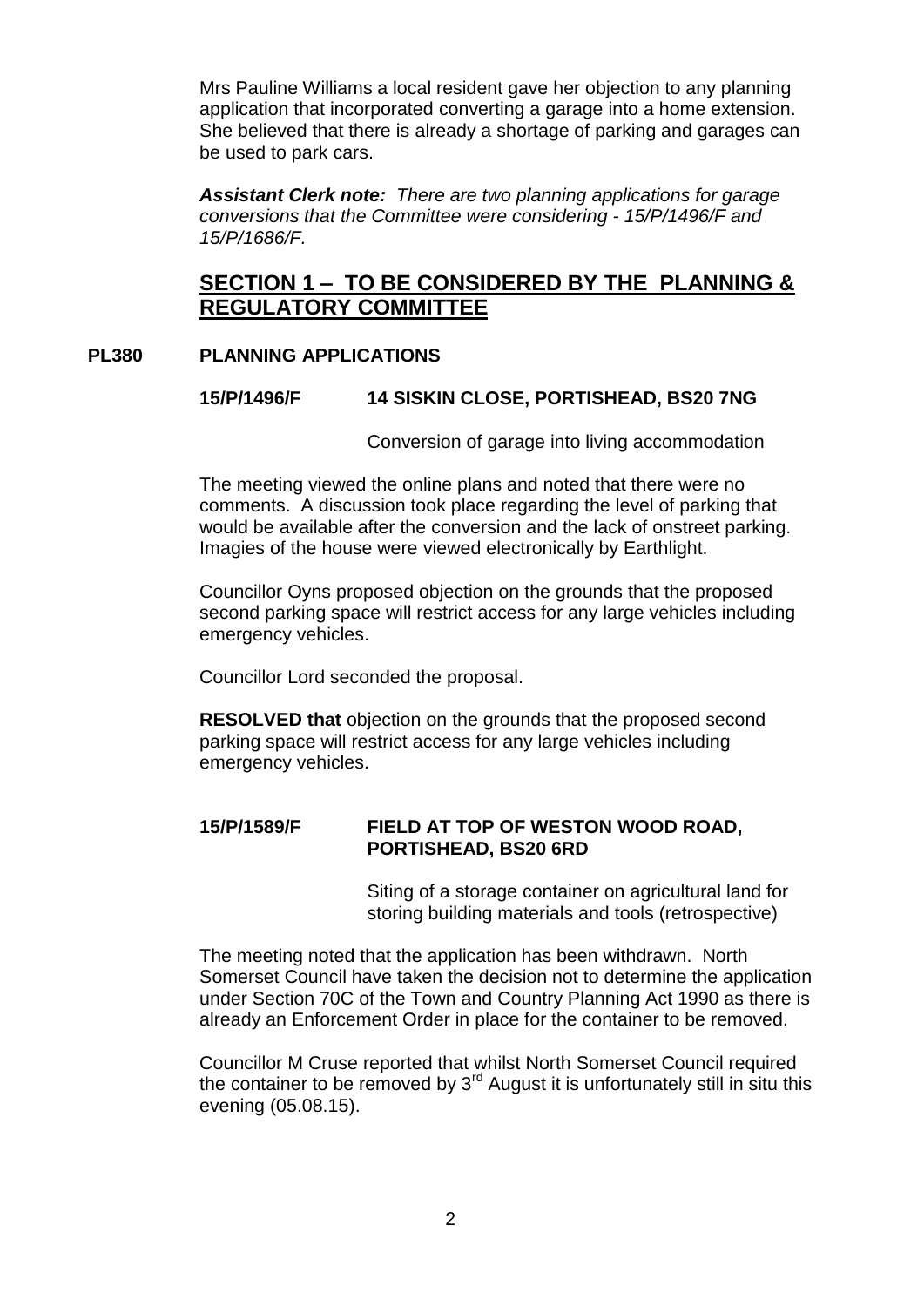The meeting noted that two letters of objections had been received by Portishead Town Council.

Councillor Lord proposed that Portishead Town Council write to North Somerset Council, even though they are not now considering the matter, to state that it hopes the Enforcement Notice will be effective.

Councillor M Cruse seconded the proposal.

**RESOLVED that** Portishead Town Council hopes the Enforcement Notice will be effective.

#### **15/P/1627/F 3 NORTHFIELD ROAD, PORTISHEAD, BS20 8LE**

Two storey rear and a single storey side extension to existing bungalow.

The meeting noted that there were no online comments but understood that one particular neighbour is away on holiday. The existing, proposed and elevation plans were also viewed. The possibility of any loss in sunlight or privacy to neighbouring properties was discussed.

Councillor Lord proposed no objection subject to no valid objections from neighbours.

Councillor M Cruse seconded the proposal.

**RESOLVED that** no objection subject to no valid objections from neighbours.

#### **15/P/1668/F HOMEFIELD, 10 ST MARYS ROAD, PORTISHEAD, BS20 6QW**

Erection of 5 No. dwellings and garages

The meeting noted that there were no online comments and viewed the electronic plans available. A discussion took place regarding the 'raised footway' across the entrance to the site from The Paddock.

Councillor Koops proposed no objection subject to no valid objections from neighbours.

Councillor R Cruse seconded the proposal.

Vote recorded: All in favour

**RESOLVED that** no objection subject to no valid objections from neighbours.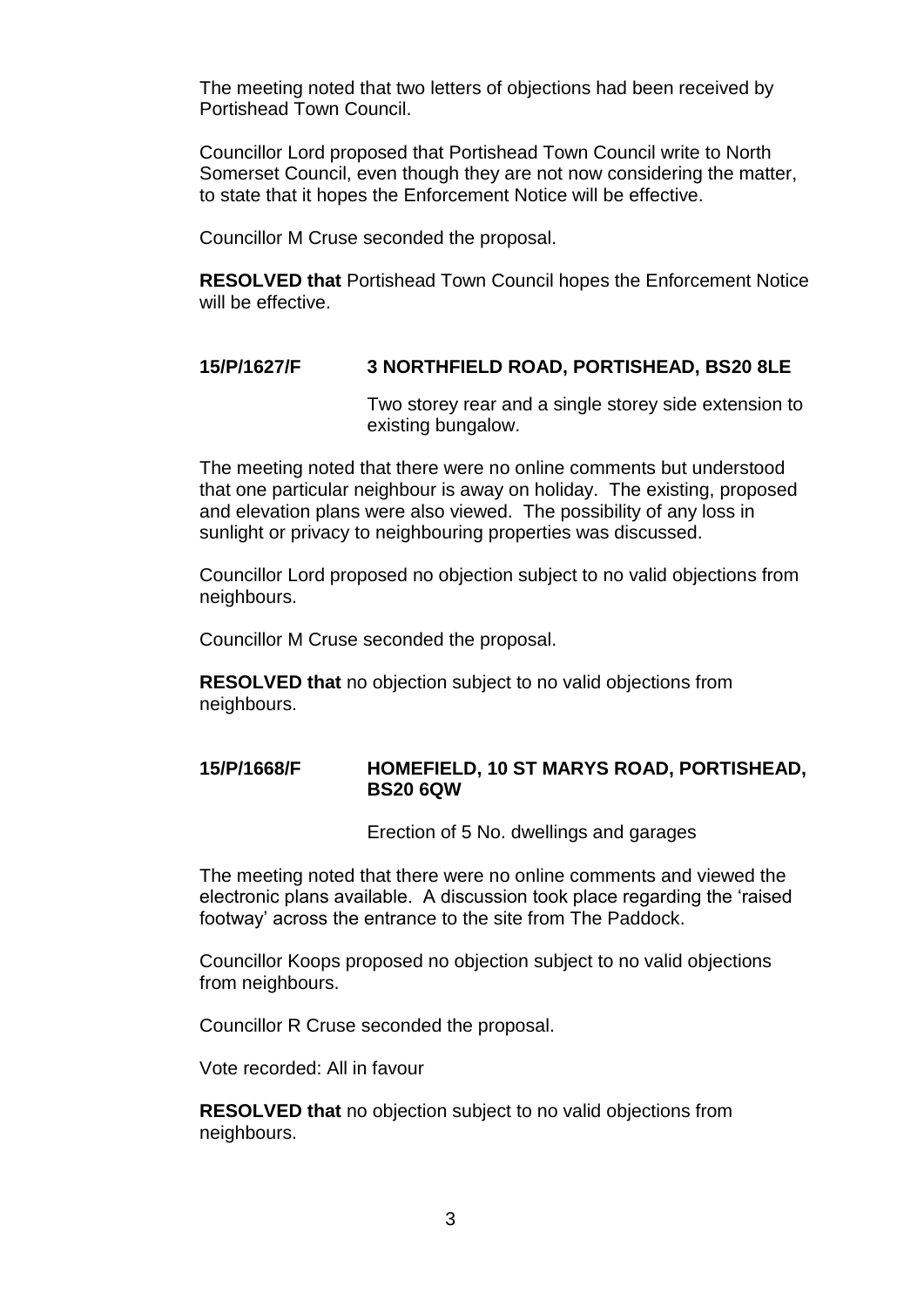## **15/P/1671/ADV ALDI STORES LTD, WYNDHAM WAY, PORTISHEAD, BS20 8LR**

Display of 8 no. internally illuminated fascia logo signs, 2no. illuminated poster signs, 2no. internally illuminated double pole signs and 1no. non-illuminated vinyl window sign

The meeting noted that there were no online comments and viewed the proposed elevations plan, which show the heights of the proposed signs.

Councillor Lord proposed no objection.

Councillor Mitchell seconded the proposal.

Vote recorded: All in favour

**RESOLVED that** no objection

## **15/P/1686/F 41 CHARLCOMBE RISE, PORTISHEAD BS20 8NB**

Conversion of existing garage to kitchen with sauna, new dining room infill and double garage, new sliding glazed doors and balcony to master bedroom on south west elevation with external staircase to balcony

The meeting noted that there were no online comments and viewed the location plan.

Councillor Lord proposed no objection subject to no valid objections from neighbours.

Councillor Clark seconded the proposal.

Vote recorded: All in favour

**RESOLVED that** no objection subject to no valid objections from neighbours.

## **15/P/1687/F 7 LIPGATE PLACE, CLEVEDON ROAD, PORTISHEAD, BS20 6QN**

Erection of a two storey rear extension and a single storey rear and side extension and a front porch

The meeting noted that there were no online comments and viewed the location plan.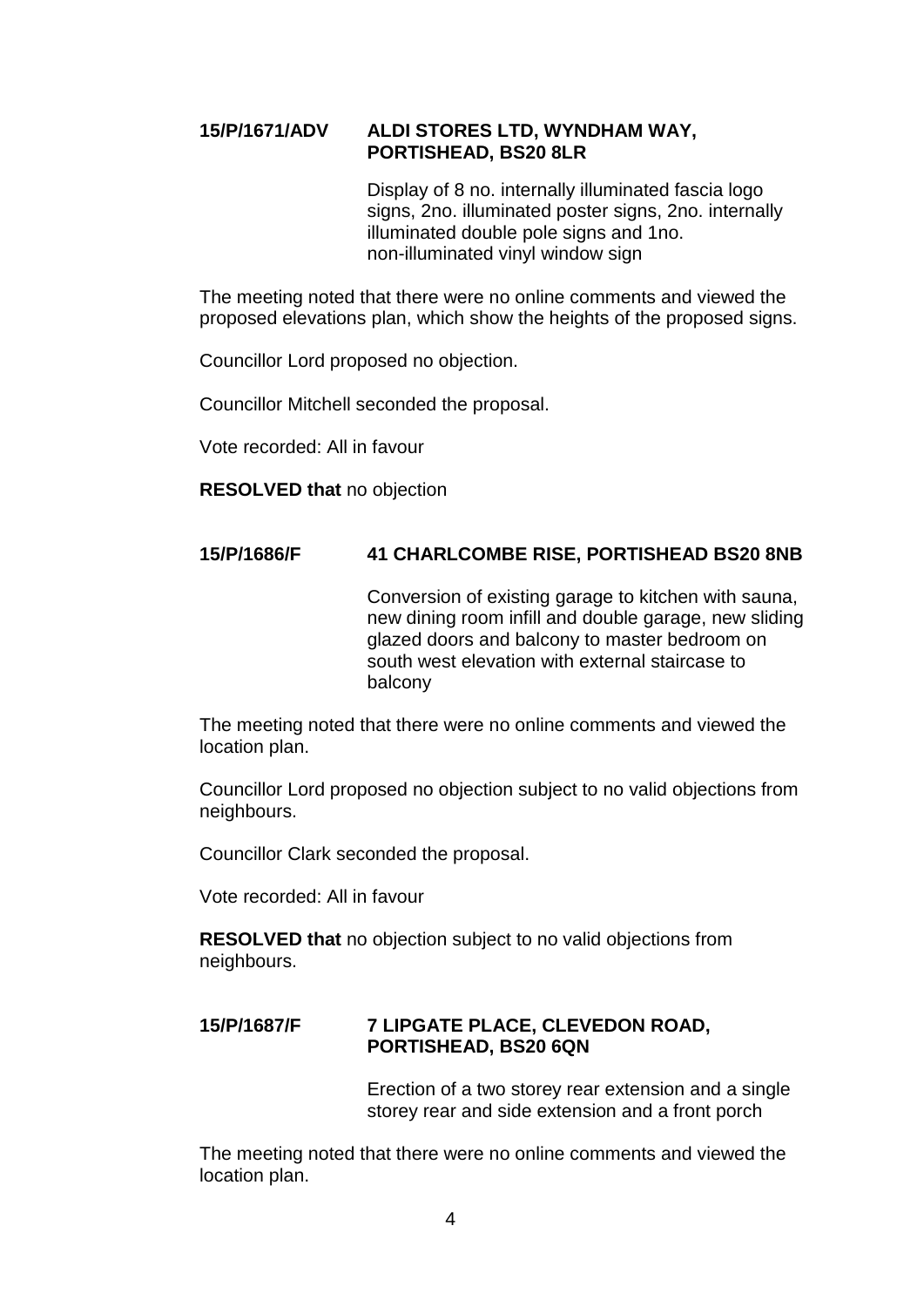Councillor M Cruse proposed no objection subject to no valid objections from neighbours.

Councillor Lord seconded the proposal.

Vote recorded: All in favour

**RESOLVED that** no objection subject to no valid objections from neighbours.

## **15/P/1701/TPO 14 FIRCLIFF PARK, PORTISHEAD, BS20 7HQ**

T1 x Beech - fell.

The meeting noted the comments received from Portishead Town Council's Tree Warden. In her opinion she could not see justification to fell the tree. It is understood that the neighbour has not complained about the tree.

Councillor Lord proposed objecting as there appears to be no justification to fell the tree.

Councillor R Cruse seconded the proposal.

Vote recorded: All in favour

**RESOLVED that** object - there appears to be no justification to fell the tree.

## **15/P/1706/F 14 REDPOLL DRIVE, PORTISHEAD, BS20 7JZ**

Erection of a single storey rear extension and construction of boundary garden fence

The meeting noted that there were no online comments and viewed the location, proposed and existing plans.

Councillor Lord proposed no objection subject to no valid objections from neighbours.

Councillor R Cruse seconded the proposal.

Vote recorded: All in favour

**RESOLVED that** no objection subject to no valid objections from neighbours.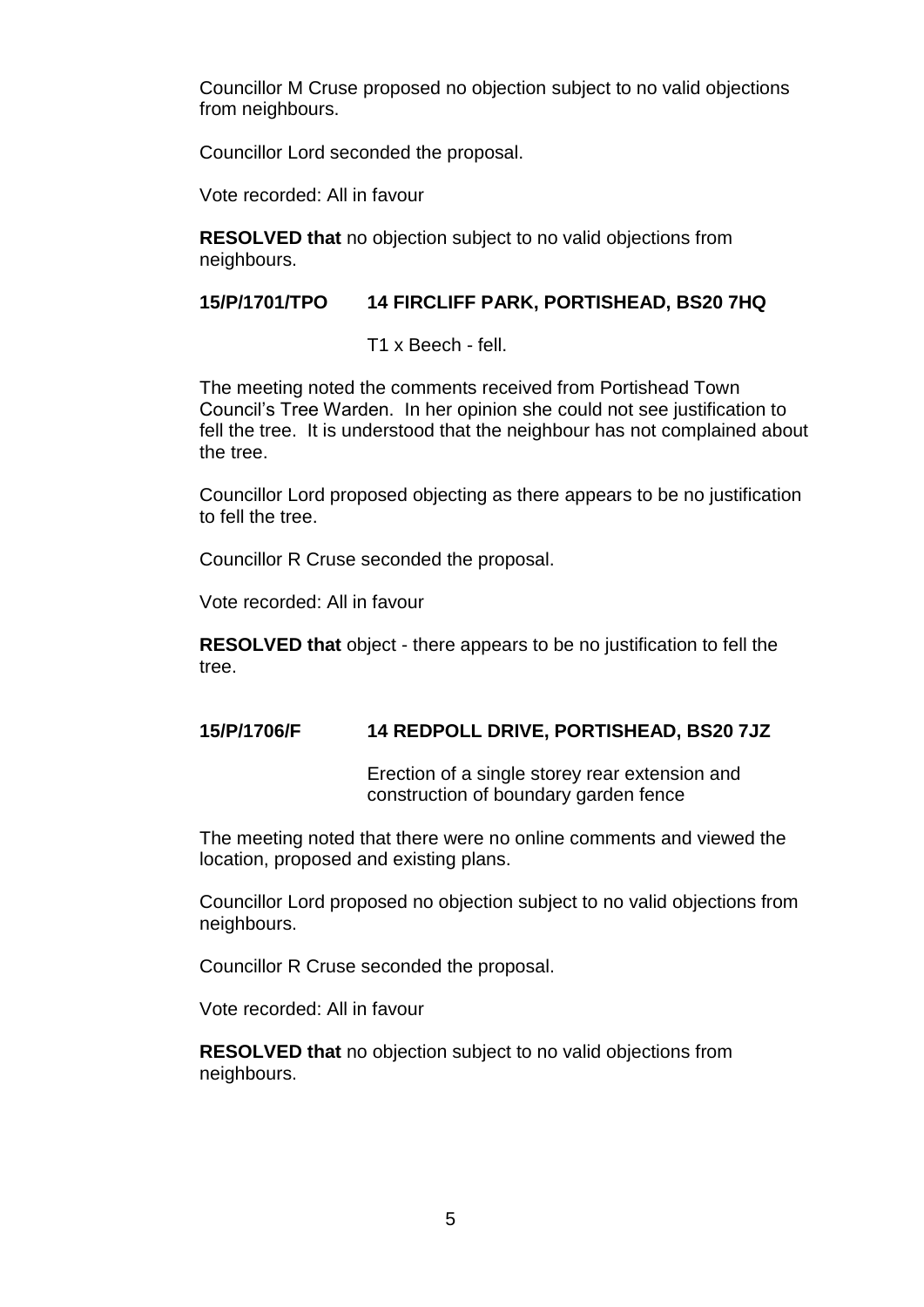# **SECTION 2 PLANNING MATTERS (RECOMMENDATIONS TO TOWN COUNCIL)**

# **PL381 OTHER PLANNING MATTERS**

# **A. METROWEST PHASE 1 CONSULTATION ON PORTISHEAD BRANCH LINE**

Councillor Lord believed that this item was brought to the Planning & Regulatory Committee as per Minute No. 2479 of the Town Council Meeting on  $8<sup>th</sup>$  July 2015. She understood via the statement made by James Willcock (North Somerset Council) when he attended the Town Council meeting on 8<sup>th</sup> July that Portishead Town Council had been given extra time to comment (as a Prime Consultee.)

The meeting discussed various concerns and questions that should be raised, which will be discussed at full Town Council on  $12<sup>th</sup>$  August. These included:-

- 1. Substantial onstreet parking will be lost in the vicinity of the Health Centre on Harbour Road when the scheme goes ahead. Can parking provisions be made for visitors to the health centre.
- 2. To include provisions for cyclists using the trains.
- 3. Concern for the structure of the sloped footbridge (by Trinity school) for wheelchair users.
- 4. Arranging parking provisions for construction traffic to eliminate already congested onstreet parking, particularly in The Vale.
- 5. Introduce a minibus around the Town linked to the train times.

# **RECOMMENDATION**

Portishead Town Council writes in its capacity of Prime Consultee in response to Metrowest Phase 1 Consultation and raises the following concerns and questions:-

- 1. Substantial onstreet parking will be lost in the vicinity of the Health Centre on Harbour Road when the scheme goes ahead. Can parking provisions be made for visitors to the health centre.
- 2. To include provisions for cyclists using the trains.
- 3. Concern for the structure of the sloped footbridge (by Trinity school) for wheelchair users.
- 4. Arranging parking provisions for construction traffic to eliminate already congested onstreet parking, particularly in The Vale.
- 5. Introduce a minibus around the Town linked to the train times.
- 6. Displaced parking. Drivers wishing to avoid parking charges park in local residential roads for free causing a nuisance.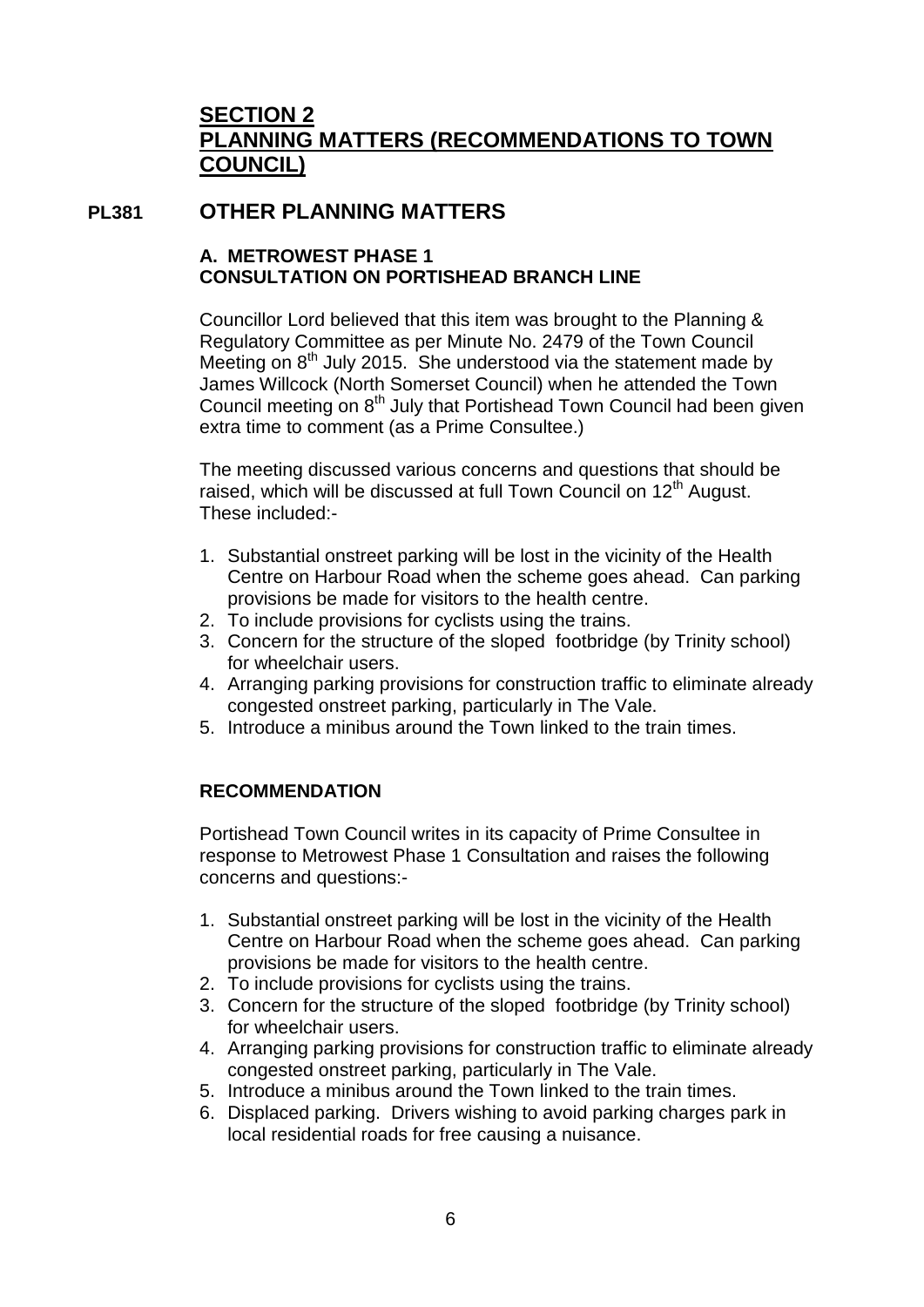## **B. STREET NAMING Loc8 RETAIL DEVLOPMENT, (PORTISHEAD 2) LTD, CREST NICHOLSON DEVELOPMENT (13/P/2079/F) LAND OFF HARBOUR ROAD, PORTISHEAD**

Various names that had previously been mentioned on earlier road naming consultations were discussed, which included Burt Gardens, Bag Tackler, Mustad and The Warren.

Councillor Lord proposed Mustad Way.

Councillor Koops seconded the proposal.

Vote recorded: All in favour

#### **RECOMMENDATION**

Portishead Town Council writes to North Somerset Council suggesting that the new road is named Mustad Way.

#### C. **CONSULTATION ON DEVELOPMENT CONTRIBUTIONS SUPPLEMENTARY PLANNING DOCUMENT**

The meeting discussed North Somerset Council's consultation to help prepare planning guidance on the approach to the calculation and negotiation of Section 106 and other development contributions. This will supersede the current Development Contributions: Principles and Operational Guidance SPD. It noted that the consultation is open until Friday 4 September 2015.

Councillor Lord recalls having proposed a response on an earlier occasion and stated that she would provide a report to Town Council on  $12<sup>th</sup>$  August 2015.

Vote recorded: All in favour

### **RECOMMENDATION**

To receive and consider for submission a report from Councillor Lord to be presented at Town Council on 12<sup>th</sup> August 2015.

### D. **SITES AND POLICIES PLAN PART 1: DEVELOPMENT MANAGEMENT POLICIES SUBMISSION OF PLAN**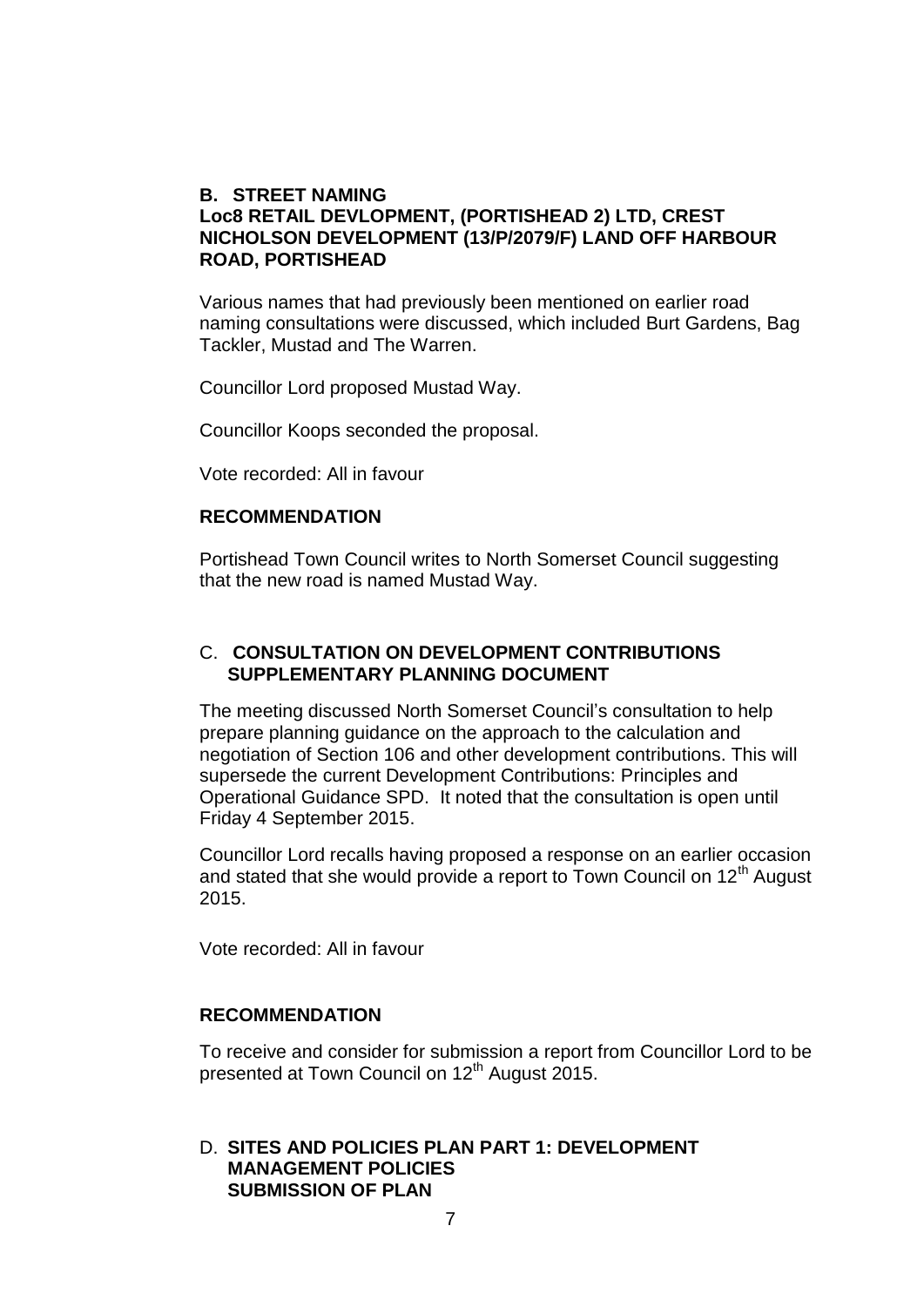The meeting noted that Portishead Town Council has previously commented:-

# *28.05.15 Comment ID 4193569//5 DM25 Map*

*Assurances were given a number of years ago, that when the rail line became operational, the cycle track which runs beside the track in the tunnels under the M5 and the Royal Portbury Dock road, would be moved (the permission for the cycle track was only temporary). There is no mention of land being safeguarded for this purpose.*

# *17.03.15 Comment ID 4193569//1 DM22 Transport*

*To protect existing and proposed railway lines from inappropriate development. We agree that the Portishead – Pill section should be protected for stations, associated car-parking, and highways works, but need to be assured that the land market is sufficient for the current plans. Any other sites should not be removed from consideration. Portishead Town Council – Minute No. 2422 – 11.03.15*

# *17.03.15 Comment ID 4193569//2 DM25 PROW Transport*

*We are concerned that no strategic cycle route is proposed for Portishead, but we agree with the proposals for routes from Portishead to Clapton Court and Portishead to Clevedon. Portishead Town Council – Minute No. 2422 – 11.03.15*

# *17.03.15 Comment ID 4193569//3 DM49 Royal Portbury Dock*

*Assurances were given a number of years ago, that when the rail line became operational, the cycle track which runs beside the track in the tunnels under the M5 and the Royal Portbury Dock Road, would be moved (the permission for the cycle track was only temporary). There is no mention of land being safeguarded for this purpose. Portishead Town Council – Minute No. 2422 – 11.03.15*

# *17.03.15 Comment ID 4193569//4 DM62 Local Centres*

*Portishead Town Council supports the enhancement of the existing units on West Hill Triangle but there must be no loss of free car parking spaces and no redevelopment of the green space of the triangle. Portishead Town Council – Minute No. 2422 – 11.03.15*

The Sites and Policies Plan Part 1: Development Management Policies was submitted to the Secretary of State on 22 July 2015. The submission documents including the Council's response to submissions "Comments received to Publication Version and councils response - May 2015" and the "Schedule of proposed changes to Publication Version" can be viewed on the North Somerset Council website at **[www.n](http://www.n-somerset.gov.uk/sitesandpolicies)[somerset.gov.uk/sitesandpolicies](http://www.n-somerset.gov.uk/sitesandpolicies)**

The plan is now at the examination stage and it is anticipated that any hearings held as part of the examination process will be in the Autumn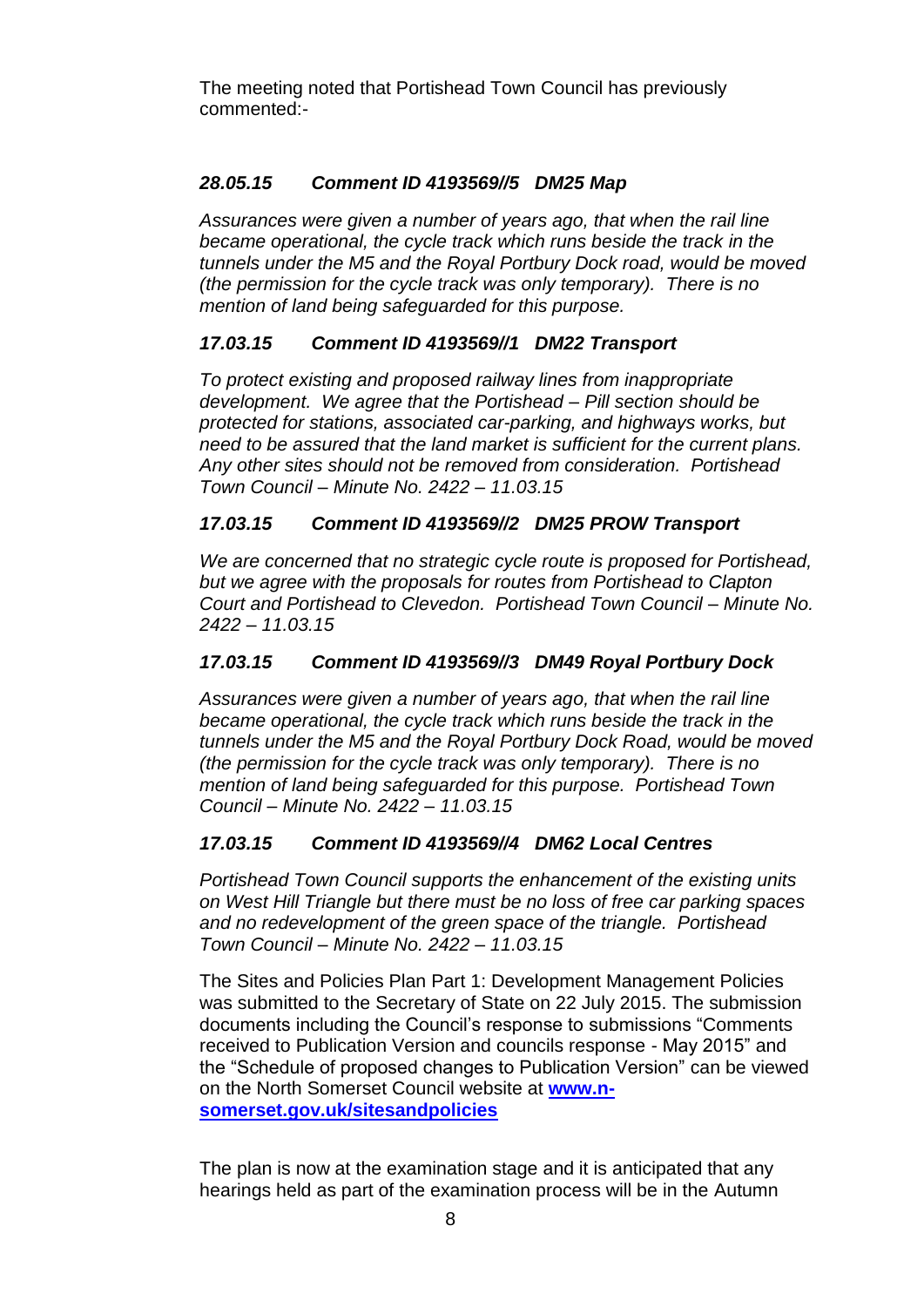2015. If Portishead Town Council wish to attend a hearing it should advise North Somerset Council by **Wednesday 2nd September 2015**.

The appointed inspector will study the Submission Documents and if necessary will come forward with a list of issues and invited participants for the hearings. Further information about hearing dates and attendance at the hearings will be made available in due course.

#### **RECOMMENDATION**

To receive details of the previous comments made by Portishead Town Council at the next Town Council meeting on 12<sup>th</sup> August 2015.

*Assistant Clerk note: Portishead Town Council should consider whether it wishes to attend any hearing relating to this Consultation.*

#### E. **NEIGHBOURHOOD PLANNING FOR CONGRESBURY CREATING A NEIGHBOURHOOD AREA**

The meeting noted that Congresbury Parish Council have made an application to North Somerset Council to designate a neighbourhood area for Congresbury Parish.

Councillor Koops understood that Portishead Town Council made the decision not to create a Neighbourhood Plan due to the amount of work involved and its about 10-15 years too late.

Councillor Lord proposed that Portishead Town Council notes that Congresbury have made an application.

Councillor R Cruse seconded the proposal.

#### **RECOMMENDATION**

Portishead Town Council notes the application made by Congresbury Parish Council.

#### F. **DRAFT ORDER – UNDER SECTION 21 OF THE TOWN POLICE CLAUSES ACT 1847 FOR THE PREVENTION OF OBSTRUCTION**

The meeting noted the above Order for Police HQ Open Day – Sunday  $13<sup>th</sup>$  September 2015 and regretted that there was no map showing the road(s) to be closed.

It was felt unnecessary for the whole of Valley Road to be closed for such an occasion, which would have an impact for local residents wishing to visit the recycling/amenity site and affect the bus route.

Councillor Lord proposed that Portishead Town Council respond to the Order - views the closure with concern. Portishead Town Council believes the closure inappropriate. It will affect public transport and access to the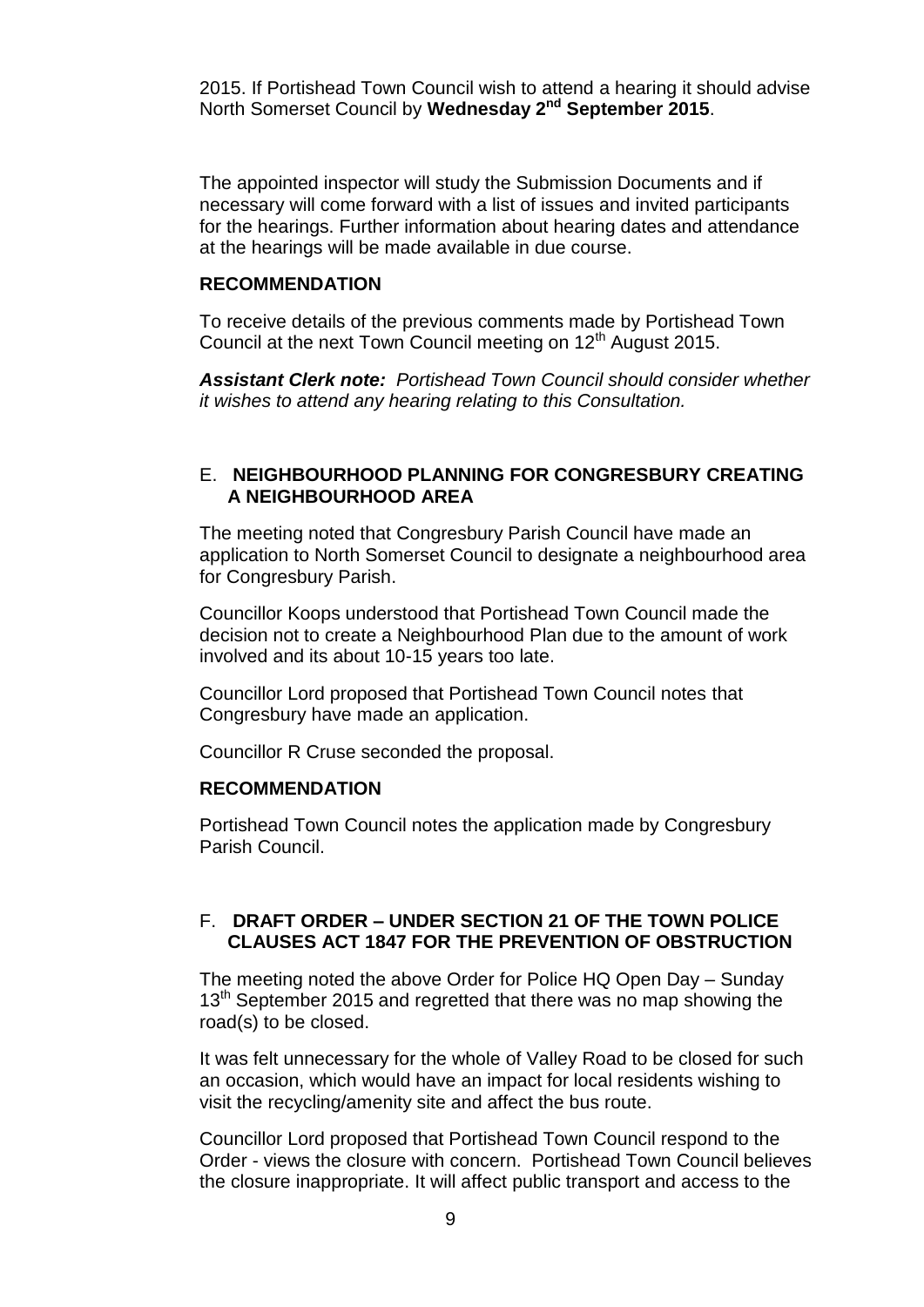amenity site for many residents who only have access to the site on a Sunday.

Councillor R Cruse seconded the proposal.

Vote recorded: All in favour

# **RECOMMENDATION**

Portishead Town Council responds – views the closure with concern. Portishead Town Council believes the closure inappropriate. It will affect public transport and access to the amenity site for many residents who only have access to the site on a Sunday.

*Assistant Clerk note: Confirmation is currently being obtained from North Somerset Council's Highway Department. It is believed that the section of road that Avon & Somerset Constabulary wish to close is from the roundabout at Police HQ (southwest side) heading southwesterly to Blackberry Lane on Valley Road. An update will be provided in due course.*

# **G. CABSTAND IMPROVEMENTS**

The meeting noted the plan showing some temporary improvements that North Somerset Council wish to trial for the next couple of months.

*Assistant Clerk note: this matter was discussed at the Recreational and Works Committee meeting on 29th July – RW1474 and so that Committees recommendation will go before Town Council on 12th August 2015.*

# H. **A NEIGHBOURHOOD DEVELOPMENT PLAN FOR CHURCHILL AND LANGFORD**

The meeting noted that Churchill Parish Council has applied to North Somerset Council for a Neighbourhood Development Plan.

Councillor Lord proposed that Portishead Town Council notes the application.

Councillor Koops seconded the proposal.

## **RECOMMENDATION**

Portishead Town Council notes the application made by Churchill Parish Council.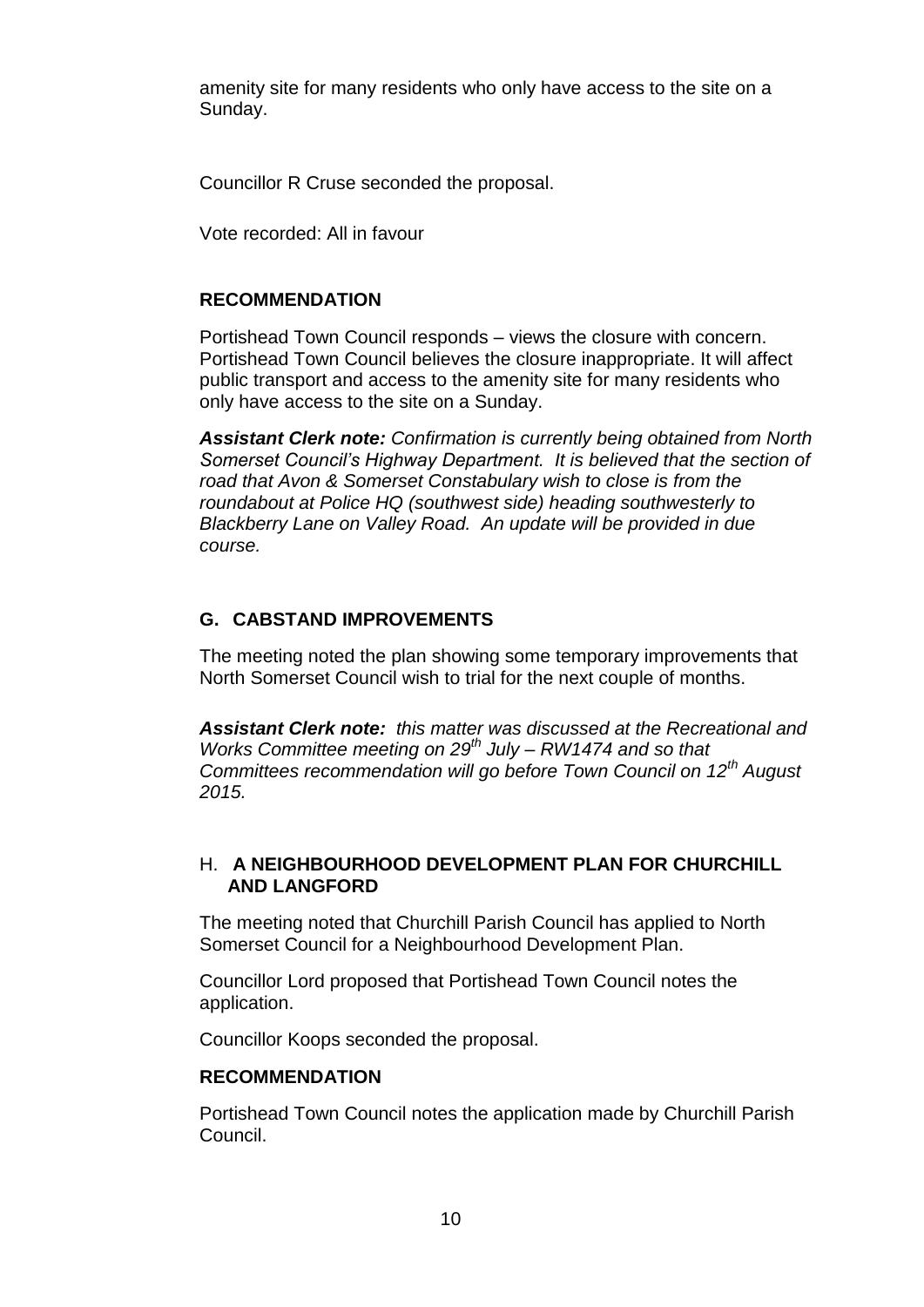# **PL382 SECTION 3 – DELEGATED CHAIRMAN DECISIONS**

# **PLANNING APPLICATIONS AS REPORTED BY THE PLANNING & REGULATORY CHAIRMAN**

## **TREE APPLICATIONS AS REPORTED BY THE PLANNING & REGULATORY CHAIRMAN**

Delegated decisions made by the Planning & Regulatory Chairman on the attached tables under delegated powers were noted.

Councillor Lord proposed accepting the delegated Chairman's decisions.

Councillor Clark seconded the proposal.

Vote recorded: all in favour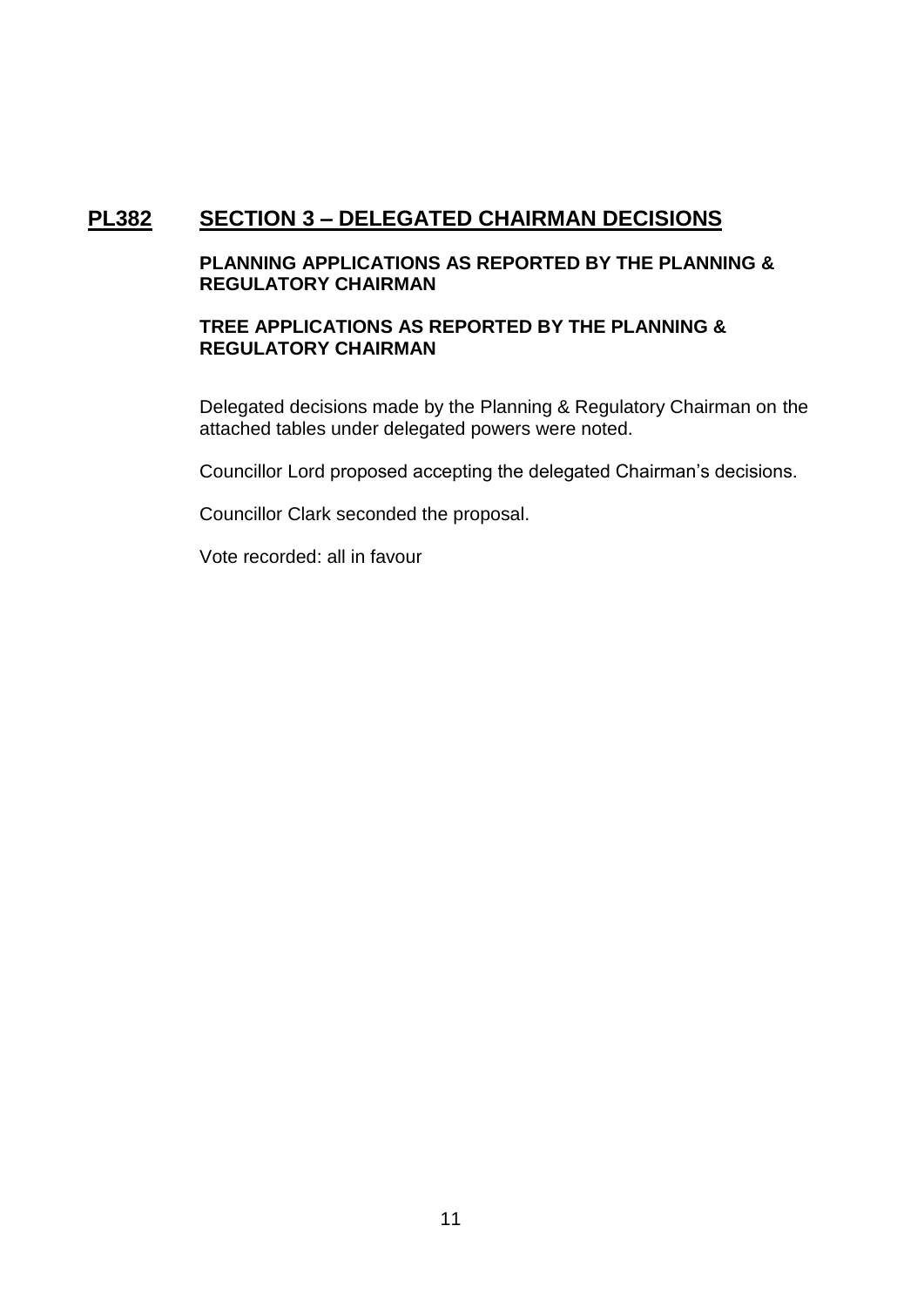# **PL 383 DELEGATED CHAIRMAN DECISIONS - FOR INFORMATION**

# **PLANNING APPLICATIONS AS REPORTED BY THE PLANNING & REGULATORY CHAIRMAN**

| <b>APPLICATION</b> | <b>LOCATION</b>                                                                  | <b>PROPOSAL</b>                                                                                                                                                                                         | <b>RECOMMENDATION</b>                                         |
|--------------------|----------------------------------------------------------------------------------|---------------------------------------------------------------------------------------------------------------------------------------------------------------------------------------------------------|---------------------------------------------------------------|
| NO.                |                                                                                  |                                                                                                                                                                                                         |                                                               |
| 15/P/1455/F        | 115 Hillside Road,<br>Portishead, BS20 8LF                                       | Erection of a two storey rear<br>extension including repositioning<br>of window to side elevation.<br>Replacement of front porch<br>following the demolition of<br>existing extension                   | No objection – subject to no objections from<br>neighbours    |
| 15/P/1478/F        | 364 Nore Road,<br>Portishead, BS20 8EY                                           | Proposed single storey rear<br>extension and replacement<br>balcony/terrace                                                                                                                             | No objection – subject to no objections from<br>neighbours    |
| 15/P/1507/ADV      | 114 High Street,<br>Portishead, BS20 6PR                                         | Display of 3no. externally<br>illuminated fascia signs                                                                                                                                                  | No objection subject to no valid objection from<br>neighbours |
| 15/P/1548/F        | St Joseph's Catholic<br>Primary School, Bristol<br>Road, Portishead, BS20<br>6QB | Replacement of existing 1.35m<br>high security fence and gates to<br>front roadside boundary with a<br>2.4m high security fence and<br>gates. Both sets of entrance<br>gates will include a wicket gate | No objection subject to no valid objection from<br>neighbours |
| 15/P/1554/F        | 4 Dunlin Drive,<br>Portishead, BS20 7NH                                          | Proposed open lean-to slate<br>canopy over existing bay<br>windows and across front door                                                                                                                | No objection subject to no valid objection from<br>neighbours |
| 15/P/1565/F        | 3 Cadbury Road,<br>Portishead,                                                   | Proposed two storey rear<br>extension and front porch                                                                                                                                                   | No objection subject to no valid objection from<br>neighbours |
| 15/P/1575/F        | 104 Combe Avenue,<br>Portishead, BS20 6JX                                        | Erection of single storey rear and<br>side extensions                                                                                                                                                   | No objection subject to no valid objection from<br>neighbours |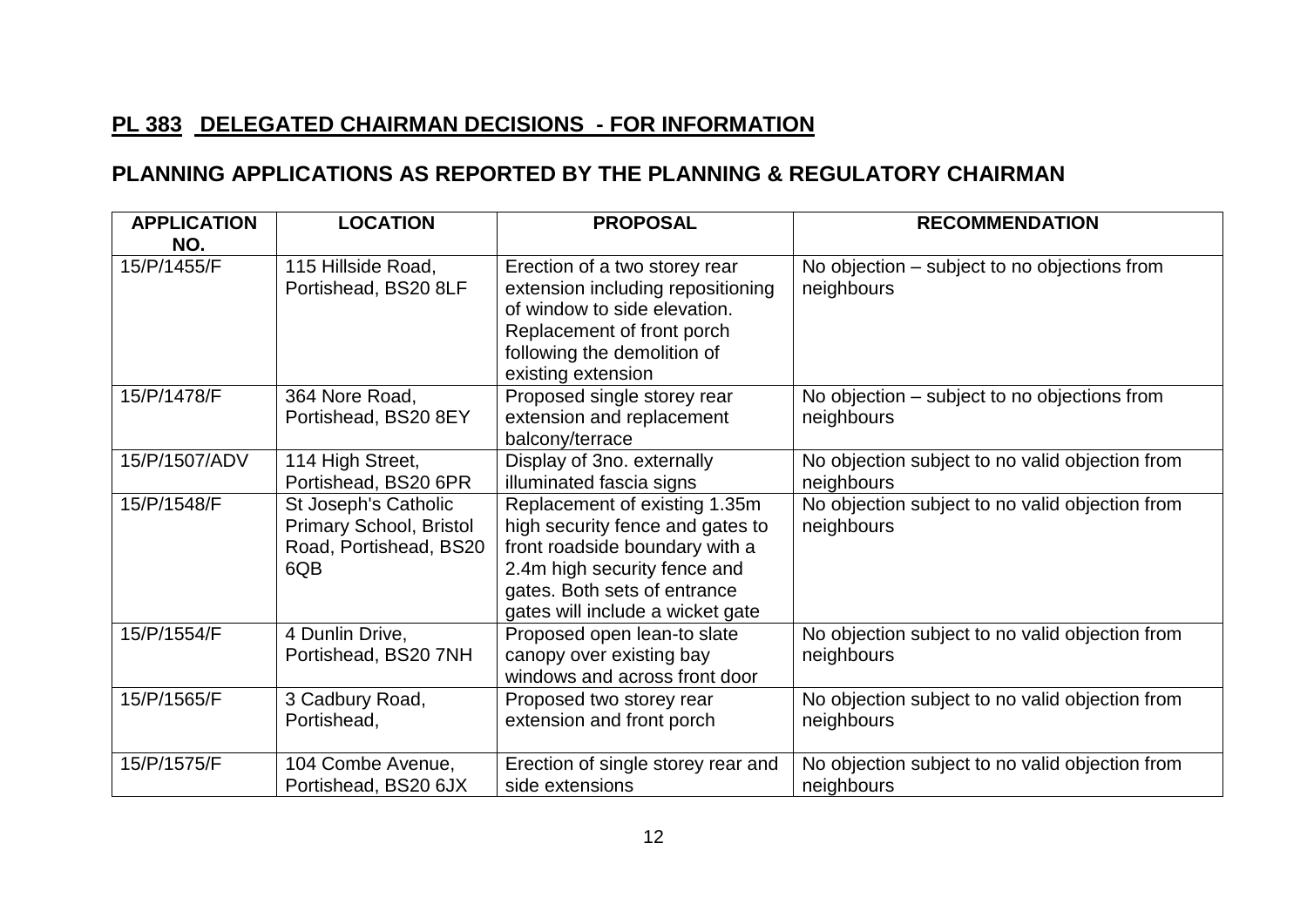# **TREE APPLICATIONS AS REPORTED BY THE PLANNING & REGULATORY CHAIRMAN**

| <b>APPLICATION</b><br>NO. | <b>LOCATION</b>                                                 | <b>PROPOSAL</b>                                                                                                                                                                                                                     | <b>RECOMMENDATION</b>                                                                                                                                                                                                                                                                                                   |
|---------------------------|-----------------------------------------------------------------|-------------------------------------------------------------------------------------------------------------------------------------------------------------------------------------------------------------------------------------|-------------------------------------------------------------------------------------------------------------------------------------------------------------------------------------------------------------------------------------------------------------------------------------------------------------------------|
| 15/P/1475/WT              | 85 West Hill, Portishead,<br><b>BS20 6LQ</b>                    | T1 x Holm Oak - reduce crown<br>height and lateral growth by up to<br>3 m.                                                                                                                                                          | Portishead Town Council has no objection subject<br>to the approval of the North Somerset Council<br>Tree Officer, Portishead Town Council notes that<br>due to an admin error within North Somerset<br>Council Portishead Town Council did not have a<br>full consultation period.                                     |
| 15/P/1482/TPO             | 34 The Deans,<br>Portishead, BS20 6EQ                           | $T1 \times Oak - fell$                                                                                                                                                                                                              | Objection $-$ the oak is in a line of trees marking<br>an old boundary line all subject to Tree<br>Preservation Orders, all of which are very old,<br>between 100 and 200 years. The trees are<br>healthy specimens and beautiful. Any major<br>pruning could also affect the health of the tree in<br>a permanent way. |
| 15/P/1483/TPO             | 34 The Deans,<br>Portishead, BS20 6EQ                           | T1 x Oak - reduction of crown by<br>$1 - 2m$ .                                                                                                                                                                                      | Objection $-$ the oak is in a line of trees marking<br>an old boundary line all subject to Tree<br>Preservation Orders, all of which are very old,<br>between 100 and 200 years. The trees are<br>healthy specimens and beautiful. Any major<br>pruning could also affect the health of the tree in<br>a permanent way. |
| 15/P/1540/WT              | The Coach House,<br>Battery Lane, Portishead,<br><b>BS207JD</b> | T2 x Ornamental Sumac - raise to<br>2 m to provide clearance to steps,<br>T4 x Cotoeaster - reduction of<br>crown height by upto 1 - 0 m to<br>provide clearance to<br>summerhouse, T8 x Bay - Trim<br>by 20cm T9 x Garrya - remove | No objection subject to the approval of the North<br><b>Somerset Council Tree Officer</b>                                                                                                                                                                                                                               |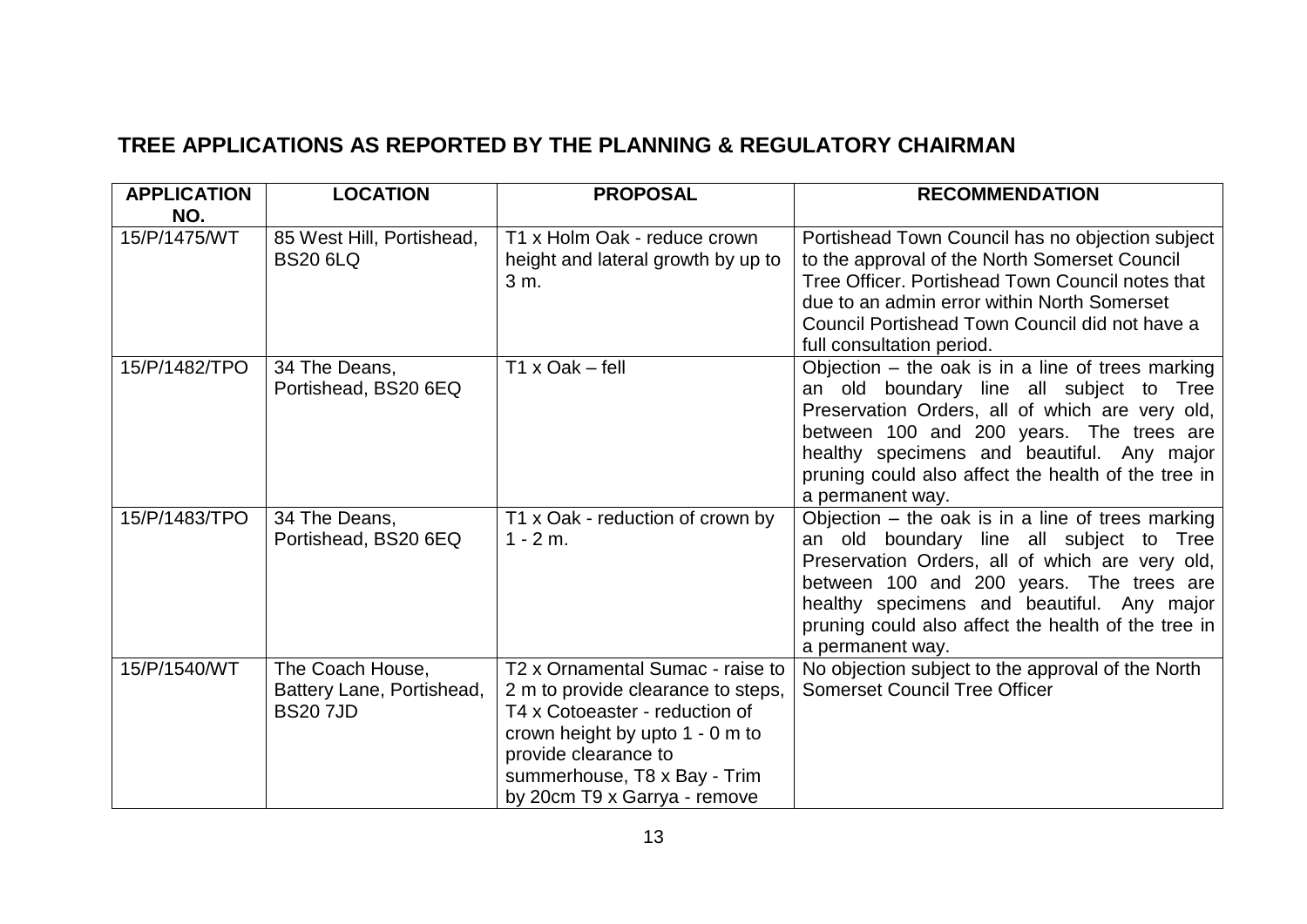|  | old big stem to the two new small |  |
|--|-----------------------------------|--|
|  | stems up to 2 m; T10 x Elaegnus   |  |
|  | - remove the old big stems back   |  |
|  | to the two new small stems by 2   |  |
|  | m; T11 x Pear - Clear, thin and   |  |
|  | reduction in crown by 0.6 m, T13  |  |
|  | x Holly - prune back the long     |  |
|  | branch on the house side by 0.3   |  |
|  | m.                                |  |

# **PL384 OTHER PLANNING MATTERS - FOR INFORMATION**

**1. THE FOLLOWING NOTIFICATIONS/ACKNOWLEDGEMENTS FROM NORTH SOMERSET COUNCIL WERE NOTED:-**

## **A. ENFORCEMENT CASES**

- i) As at  $15^{th}$  July 2015<br>ii) Confirmation from N
- Confirmation from North Somerset Council that they were unable to find any breach of the Town and Country Planning (General Permitted Development) (England) Order 2015 in respect to a newly erected fence near to No. 5 Maysfield Close, Portishead.

## **B. DELEGATED DECISIONS - NORTH SOMERSET COUNCIL**

For the period 1<sup>st</sup> June 2015 to 30<sup>th</sup> June 2015

## **C. PLANNING CONSENT GRANTED**

- i) 15/P/1483/TPO 34 The Deans, Portishead, BS20 6EQ<br>ii) 15/P/0988/F Land to rear of 89 Hillside Road, Portishead,
- 15/P/0988/F Land to rear of 89 Hillside Road, Portishead, BS20 8LJ